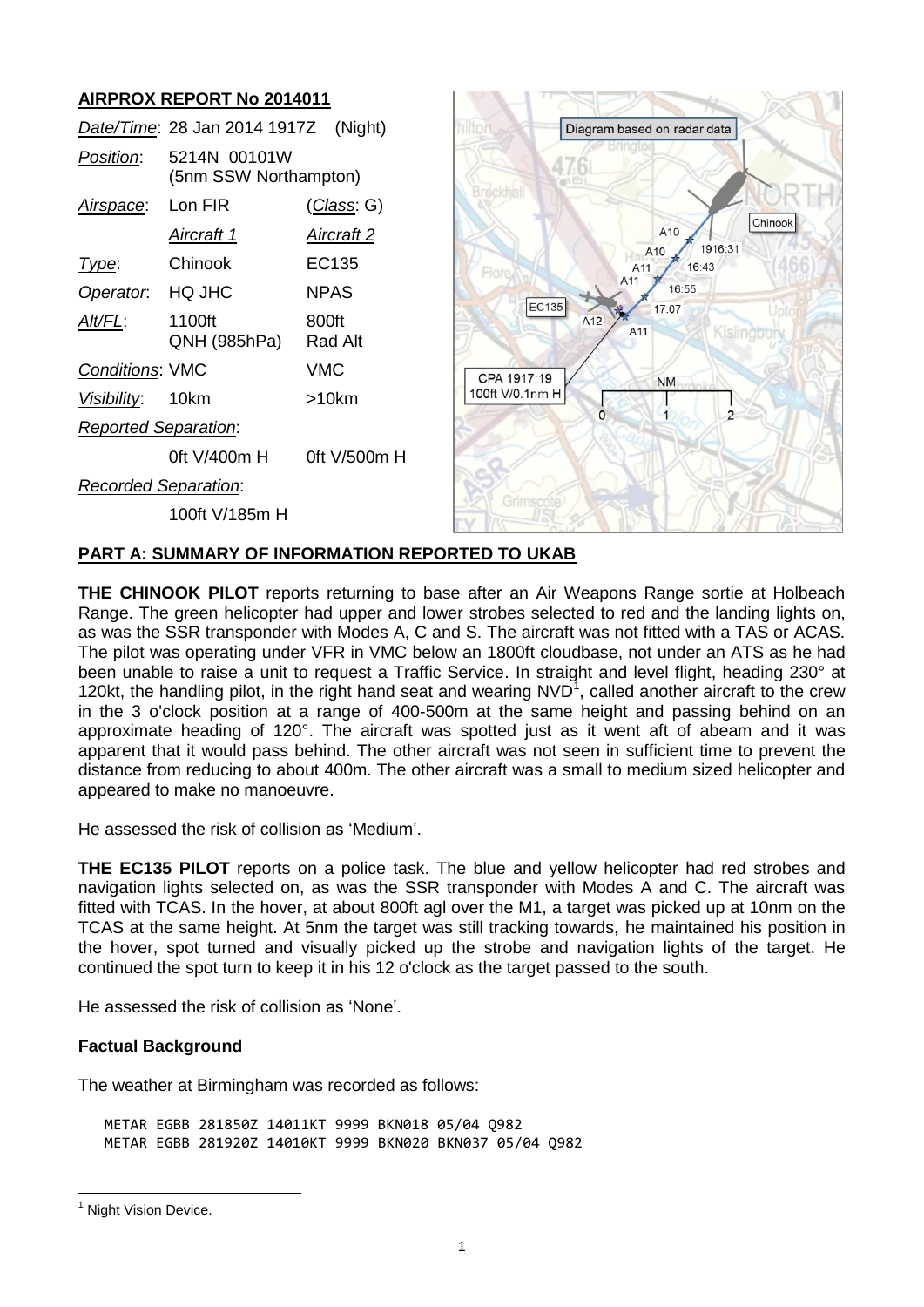#### **Analysis and Investigation**

# **CAA ATSI**

An Airprox was reported by the pilot of a Boeing CH47 Chinook when it came into proximity at night with a Eurocopter EC135 approximately 9.2nm to the west-southwest of Sywell Aerodrome in Class G airspace. The Chinook pilot was operating under VFR, was not in receipt of an Air Traffic Service and was displaying SSR code 7000. The EC135 pilot was operating under VFR on a local flight, was in receipt of a Basic Service from Coventry APP, and was displaying SSR code 0057. The Coventry APP position was combined with Coventry TWR. An ATM is available for use by the Coventry Tower controller but the Approach service was being provided without the use of surveillance equipment.

ATSI had access to area radar recordings, written reports from both pilots, information from the unit together with RTF recording and transcript of the Coventry Approach frequency.

At 1901:50, the EC135 pilot contacted Coventry APP, stated where he was operating (at 2000ft) and requested a Basic Service. A Basic Service was agreed and the Coventry QNH of 983hPa was passed.

At 1916:00, the Chinook was 2.7nm northeast of the EC135 and was tracking southwest (see Figure 1).



At 1916:17, the SSR label from the EC135 was not visible on the Clee Hill radar source (the Clee Hill radar provides the SSR data to Coventry). At 1916:40, in response to a query from the Coventry APP, the EC135 reported being north of Milton Keynes by about 4nm. At 1917:07, as the EC135's SSR label became visible again, the Chinook was 0.4nm northeast of the EC135, tracking towards it.

The two aircraft continued to converge until 1917:19 when the Chinook passed 0.1nm to the southeast of the EC135 (see Figure 2).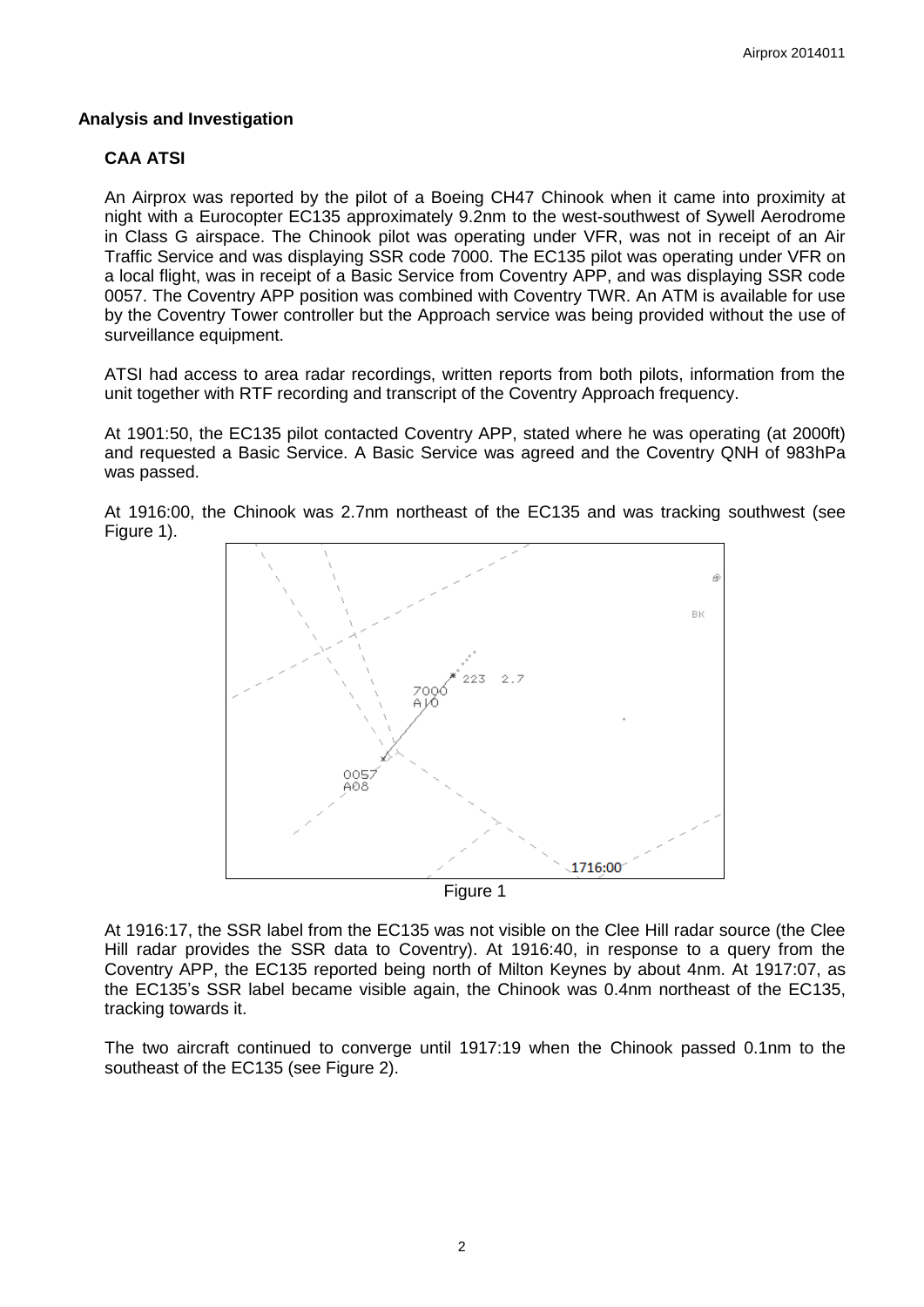

Figure 2

The EC135 subsequently remained in position and the Chinook continued on a southwesterly track. There was no Airprox report on the Coventry frequency and the response from the unit indicated that the controller was not aware of any incident taking place.

Under the terms of a Basic Service there is no requirement for the controller to monitor the flight or to pass traffic information; the avoidance of other traffic is solely the pilot's responsibility.

#### **Military ATM**

This incident occurred at 1917 on 28 Jan 14 between a Chinook and an EC135. The EC135 pilot was under a Basic Service from Coventry and the Chinook pilot was not in receipt of an ATS.

The Chinook crew commented on not being able to obtain a Traffic Service at their height in that part of the country. The incident took place between the Holbeach Helicopter Landing Site and the Daventry VOR/DME at 1100 feet on 985hPa. At the time of the incident, the Chinook was on the 038 radial from RAF Brize Norton at 34nm. Given the range and height, it is unlikely that Brize could have identified the Chinook on primary or secondary radar and that RT contact may not have been possible in any case. Assuming successful RT contact, a Basic Service could have been available to the Chinook pilot but, given the location and height, a Traffic Service was highly unlikely.

# **UKAB Secretariat**

Both pilot's shared an equal responsibility for collision avoidance and for not flying into such proximity as to create a danger of collision<sup>2</sup>. If the geometry is considered 'converging' then the Chinook pilot was required to give way<sup>3</sup>. The base of the lowest CAS in the vicinity of the incident location is 4500ft amsl.

# **Comments**

#### **JHC**

The Chinook crew were operating iaw extant military orders including conspicuity measures with landing light and red anti-collision lights. Unfortunately the pilot was unable to raise the relevant air traffic service which would have prevented this occurrence. Although there was a perceived risk of collision by the Chinook crew the NPAS helicopter TCAS worked as advertised and alerted

 $\overline{\phantom{a}}$  $2^2$  Rules of the Air 2007 (as amended), Rule 8 (Avoiding aerial collisions).

 $3$  ibid., Rule 9 (Converging).